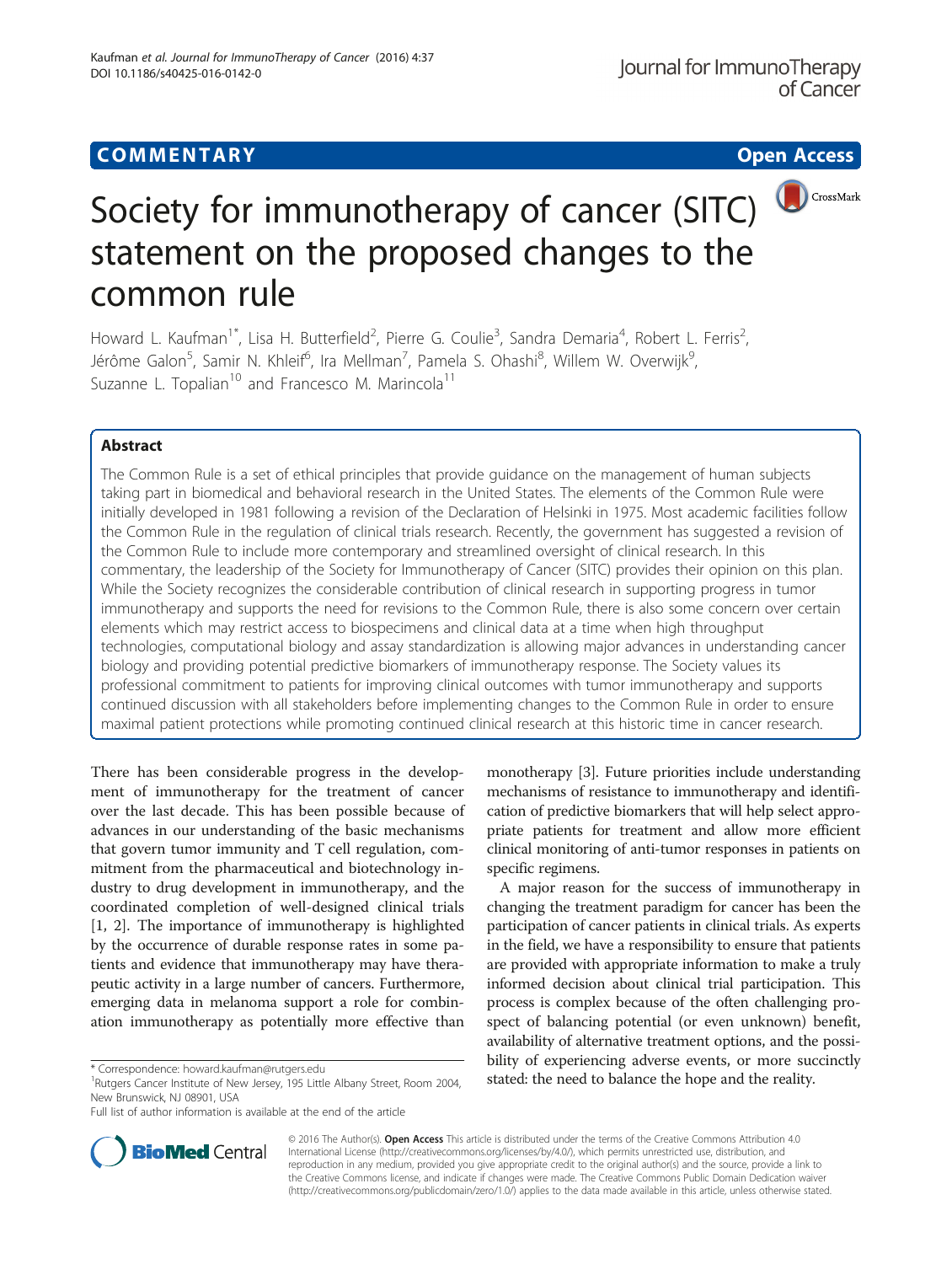The informed consent process allows patients, or their responsible proxy, to provide voluntary agreement to participate in a clinical study after being informed of the study purpose, the experimental drugs or procedures involved, the therapeutic alternatives, the potential for personal or societal benefit, the potential type and intensity of risks (including lack of response and adverse events) and information on sponsors and healthcare provider conflict of interest. The essential criteria of informed consent have been well described and require that potential study subjects have knowledge and comprehend the proposed study, that their consent is given freely without undue influence and that patients can withdraw consent at any time [\[4](#page-2-0)–[6\]](#page-2-0). The many ethical issues associated with informed consent were summarized in the Belmont Report, which was developed after a conference at the Smithsonian Institution's Belmont Conference Center in 1976, with additions from the National Commission for the Protection of Human Subjects of Biomedical and Behavioral Research in 1979 and the U.S. Food and Drug Administration in 1981 [[7\]](#page-2-0). The Belmont Report provides guidelines for the ethical conduct of clinical research and considers the individual rights of patients to make informed decisions and considers respect for persons, beneficence and justice. These principles recognize that patients have the right to act as autonomous decision makers with respect to the treatment of their disease, special populations may require additional protections to avoid harm, patients are treated in a fair and equitable manner while entering into a treatment strategy that may have limited or unknown effects and that the selection of subjects and their clinical management be fair and balanced without coercion.

In order to ensure the principles set forth in the Belmont Report are followed in clinical research, the federal government in 1991 adopted the so-called Common Rule. The Common Rule is a federal policy that outlines how human subjects will be protected when electing participation in a clinical trial. The Common Rule requires compliance with contemporary ethical guidelines by research institutions, provides regulations for local Institution Review Board (IRB) review of clinical studies, and mandates the collection and documentation of informed consent [\[4](#page-2-0)]. While the Common Rule has provided guidance on how to conduct responsible clinical research for the last 25 years, there is currently interest in modifying the Common Rule in order to better protect research subjects and help promote public trust relating to the informed consent process [\[8](#page-2-0)].

Tumor immunotherapy may be one of the best examples of why the Common Rule should be amended. Some of the recent regulatory approvals of immunotherapy agents were based on data sets from early phase clinical trials [\[9](#page-2-0)–[11\]](#page-2-0). This likely relates to improved

understanding of tumor immunity and improved rationale for drugs entering the clinic, as well as recognition of areas of unmet clinical need. Thus, the likelihood of direct clinical benefit to a patient is higher today than it was 25 years ago. Further, there are now better guidelines in place for the management of immune-related adverse events. This has significantly shifted the benefit/ risk ratio for participating in clinical research studies in the modern era. This shift needs to be fairly communicated to potential study subjects and the demonstration of benefit in cancers not traditionally characterized as "immunogenic" suggests that there may be a greater benefit to society for rapidly conducting and completing tumor immunotherapy research studies. While these developments are exciting, it is also important to maintain a fair and balanced perspective for potential human subjects while avoiding over-emphasizing any individual drug or therapeutic regimen.

The Society for Immunotherapy of Cancer (SITC) is the primary member-driven professional organization dedicated to improving outcomes for cancer patients through the implementation of immunotherapy. Many of our members are actively engaged in pre-clinical and clinical investigation of cancer immunotherapy and participate in the informed consent process. As a professional Society, we applaud the review of the Common Rule at this pivotal stage in the history of cancer research, and agree with many of the proposed changes. The changes that promote shorter documents with attention to the most meaningful information will help patients without medical backgrounds more easily understand and make decisions regarding clinical trials. We also support exclusion from the Common Rule of proposals that are not deemed to be research or that have limited risks to human subjects, which will allow less rigorous review by already overburdened IRBs and will speed the pace of scientific discovery. The ability to use a single IRB for cooperative group trials and changes to the continuing review process where subject harm is no longer possible, are also reasonable changes.

There are, however, some recommendations that are of particular concern to our community. Restrictions on the collection and testing of biomarkers may significantly hamper critical research in the field at a time when we are beginning to identify putative predictive biomarkers of immunotherapy response and resistance. The inclusion of high priority tumor, peripheral blood and bone marrow biopsies to investigate correlative endpoints in current immunotherapy studies have been critical in identifying underlying mechanisms of response and providing new biomarkers for validation [[12\]](#page-2-0). This is well exemplified by the finding that intratumoral expression of programmed cell death ligand 1 (PD-L1) may identify patients with certain types of cancers